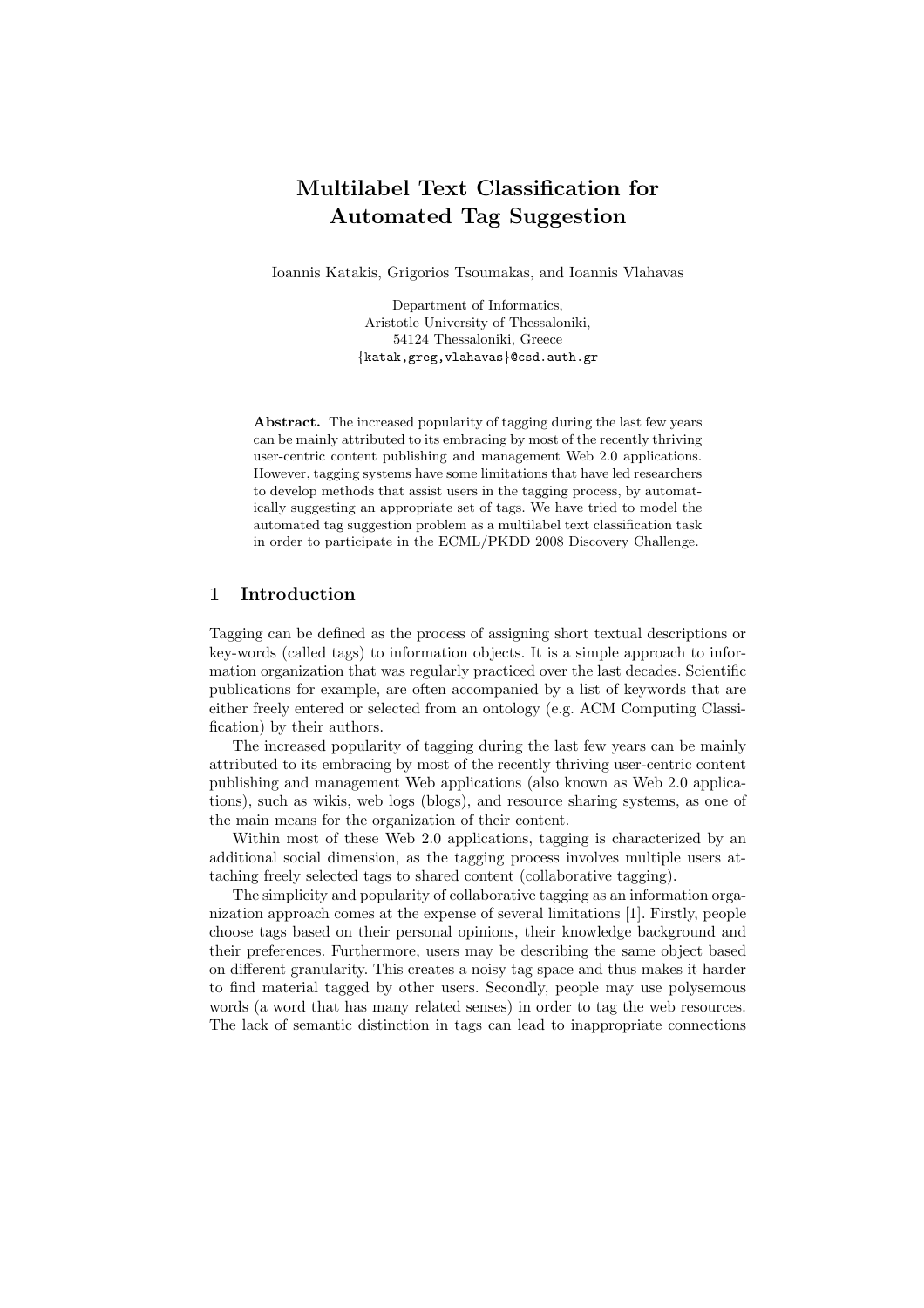between items. Another problem is that different tags, which are either synonymous or have closely related meaning increase data redundancy, leading to reduced recall of information. Last, but not least, people tend to assign a very small number of tags to an object.

All these limitations have led researchers to develop methods that assist users in the tagging process, by automatically suggesting an appropriate rich set of tags, in order to avoid the aforementioned obstacles. Related work in the field involve collaborative filtering [2], graph based [2] and text mining [3, 4] approaches. In this paper we view this problem from a different perspective, modeling it as a multilabel text classification task.

The rest of the paper is structured as follows. In the next section we provide some background information on the problem of multilabel classification. After that, we briefly describe the task of the discovery challenge that we have participated in. In Section 4 we present the datasets and comment on some of their main characteristics. In Section 5 we describe the proposed recommender that we evaluate in Section 6. Finally, Section 7 concludes this work.

# 2 Multilabel Classification

Traditional single-label classification is concerned with learning from a set of examples that are associated with a single label  $\lambda$  from a set of disjoint labels  $L, |L| > 1$ . If  $|L| = 2$ , then the learning task is called *binary* classification (or *filtering* in the case of textual and web data), while if  $|L| > 2$ , then it is called multi-class classification. In multilabel classification, the examples are associated with a set of labels  $Y \subseteq L$ .

Multilabel classification is a challenging research problem that emerges in several modern applications such as music categorization [5, 6], protein function classification  $[7-10]$  and semantic classification of images  $[11, 12]$ . In the past, multilabel classification has mainly engaged the attention of researchers working on text categorization [13–15], as each member of a document collection usually belongs to more than one semantic category.

Multilabel classification methods can be categorized into two different groups [16]: i) problem transformation methods, and ii) algorithm adaptation methods. The first group of methods are algorithm independent. They transform the multilabel classification task into one or more single-label classification, regression or label ranking tasks. The second group of methods extend specific learning algorithms in order to handle multilabel data directly.

The most widely-used problem transformation method, called Binary Relevance (BR Learning), considers the prediction of each label as an independent binary classification task. It learns one binary classifier  $h_{\lambda}: X \to {\{\neg \lambda, \lambda\}}$  for each different label  $\lambda \in L$ . It transforms the original data set into |L| data sets  $D_{\lambda}$  that contain all examples of the original data set, labeled as  $\lambda$  if the labels of the original example contained  $\lambda$  and as  $\neg \lambda$  otherwise. It is the same solution used in order to deal with a multi-class problem using a binary classifier, commonly referred to as one-against-all or one-versus-rest.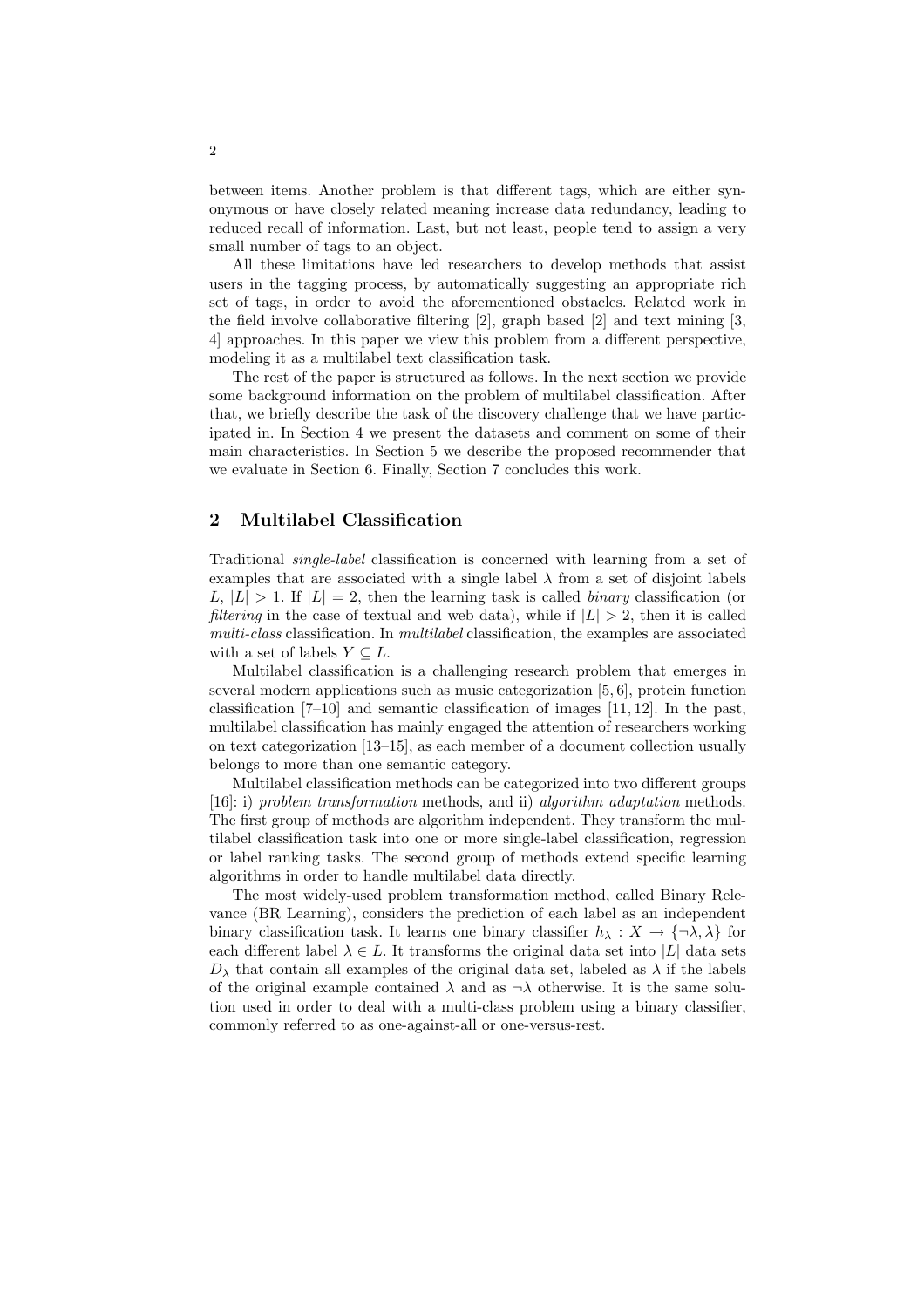#### 3 Task Description

We have participated in the second task "Tag Recommendation in Social Bookmark Systems". Bibsonomy<sup>1</sup> is a social bookmarking and publication-sharing system. A user may store and organize Bookmarks (web pages) and BibTeX entries. The main tool provided for content management in BibSonomy is tagging. Users can freely assign tags to Bookmark or BibTeX items when they submit them to the system. This task of the competition requires the development of recommender system for BibSonomy. The recommender should efficiently propose a relevant set of tags to the user when he/she submits a new item (Bookmark or BibTeX) into the system. The organizers of the competition made available a training set including examples of users assigning tags to Bookmark and BibTeX items. A new, unseen, test set will be provided in order to evaluate candidate recommenders. The decisions of each system will be compared with the true tags and the average f-measure will be calculated.

Let D be an evaluation data set, consisting of  $|D|$  examples  $(x_i, Y_i)$ ,  $i =$  $1..|D|, Y_i \subseteq L$ . Let h be a recommender and  $Z_i = h(x_i)$  be the set of labels predicted by  $h$  for example  $x_i$ . The Precision, Recall and F-measure for the recommender  $h$  on test dataset  $D$  is calculated as follows.

$$
Precision(h, D) = \frac{1}{|D|} \sum_{i=1}^{|D|} \frac{|Y_i \cap Z_i|}{|Z_i|} \qquad Recall(h, D) = \frac{1}{|D|} \sum_{i=1}^{|D|} \frac{|Y_i \cap Z_i|}{|Y_i|}
$$

$$
F(h, D) = \frac{1}{|D|} \sum_{i=1}^{|D|} \frac{2|Y_i \cap Z_i|}{|Z_i| + |Y_i|}
$$

# 4 Data Analysis and Preprocessing

Three training files were provided for the tag recommendation task namely tas, bookmark and bibtex.

- tas file: contains the tags that a particular user has assigned to a particular item.
- bookmark file: contains metadata for bookmark items like the URL of the web page, a description of the web page, etc.
- bibtex file: contains metadata for the bibtex items like the title of the paper, the authors, etc.

In Table 1 you can see the attributes of all three training files.

<sup>1</sup> BibSonomy - http://www.bibsonomy.org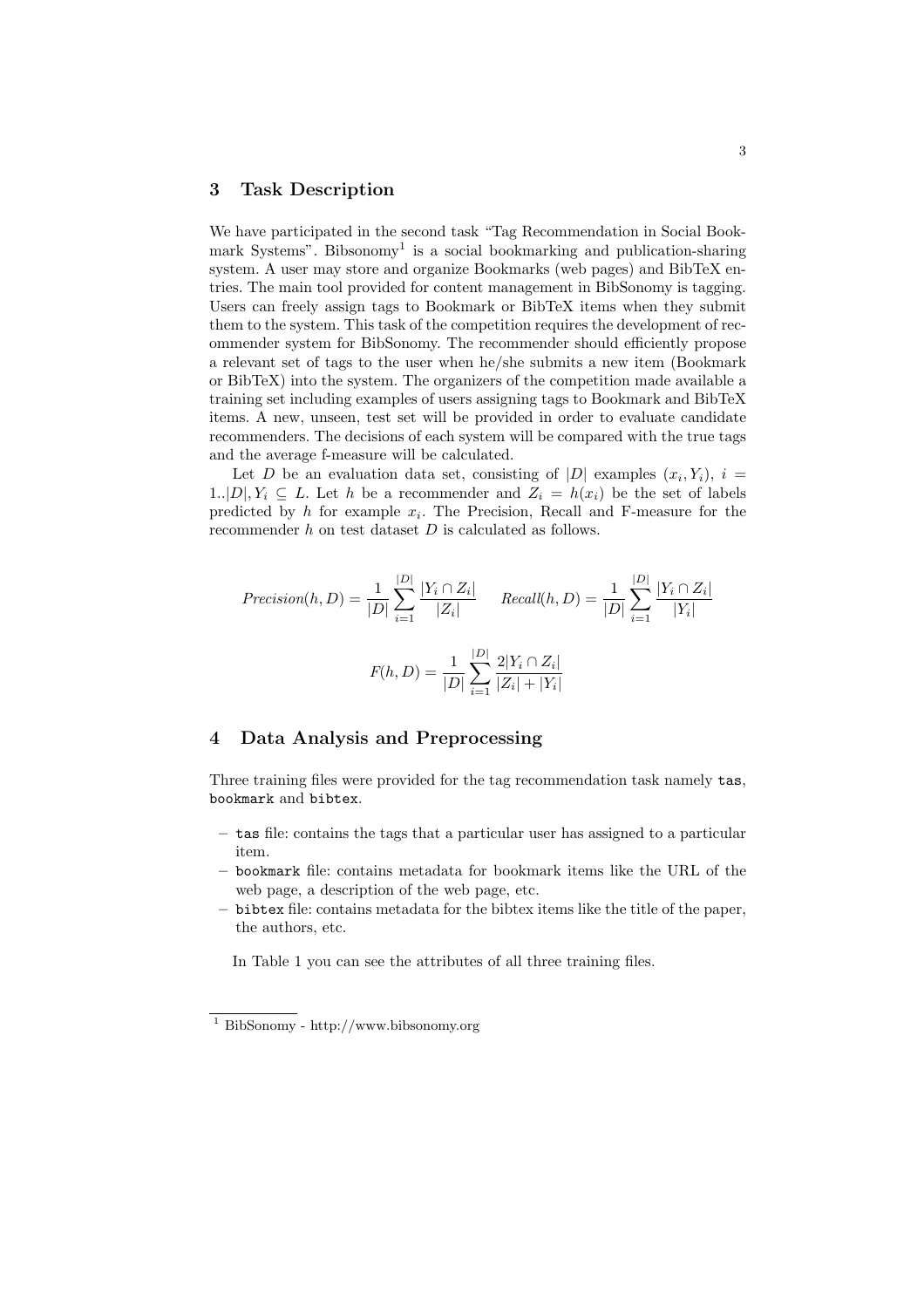Table 1. Attributes of the three files

| File                 | <b>Attributes</b>                                                           |  |  |  |  |  |  |
|----------------------|-----------------------------------------------------------------------------|--|--|--|--|--|--|
| $\operatorname{tas}$ | user, tag, content id, content type, date                                   |  |  |  |  |  |  |
|                      | bookmark content id, url hash, url, description, extended                   |  |  |  |  |  |  |
|                      | description, date                                                           |  |  |  |  |  |  |
|                      | bibtex content id, journal volume, chapter, edition, month,                 |  |  |  |  |  |  |
|                      | $\vert$ day, booktitle, how $\text{Published}$ , institution, organization, |  |  |  |  |  |  |
|                      | publisher, address, school, series, bibtexKey, url, type,                   |  |  |  |  |  |  |
|                      | description, annote, note, pages, bKey, number, crossref,                   |  |  |  |  |  |  |
|                      | misc, bibtexAbstract, simhash0, simhash1, simhash2,                         |  |  |  |  |  |  |
|                      | entrytype, title, author, editor year                                       |  |  |  |  |  |  |

Note that in bookmark and bibtex files the same resource (i.e. web page or BibTeX entry) may appear several times, one for every user submitted the web page or BibTeX item. Different users might add different meta-data and, of course, different tags into a resource. A BibteX item is identified by its unique simhash1 attribute and a Bookmark item by its unique url hash attribute. The content id field links the three tables and is unique for a  $\langle$ user,resource $\rangle$  pair.

In order to evaluate the proposed approach we have divided the available files into train and test. We have kept the 80% of the tas file for training and the rest for testing. The corresponding bookmark and bibtex train and test files were created based on the tas file using the content id identifier.

Some interesting statistics that we obtained from the data and exploited in our method are presented below:

- In the initial tas file there are 816197 records, corresponding to single tags assigned by a specific user into a resource.
- There are 268692 posts in the tas file (tag-set assignments from a particular user to a specific resource).
- There are 176141 bookmark posts.
- 156054 unique bookmark resources (web pages) in the bookmark file distinguished by the url hash attribute.
- There are 92544 bibtex posts.
- 71704 unique bibtex items in the bibtex file distinguished by the simhash1 attribute.
- Only 18192 of the above bibtex items contained abstract descriptions.

After we split the original data into training and test files the following statistics were calculated.

- Only 8.55% of the bookmark items in the test set also exist in the training set.
- Only 9.77% of the bibtex items in the test set also exist in the training set.
- 65.69% of the bookmark users in the test set also exist in the training set.
- 21.89% of the bibtex users in the test set also exist in the training set.
- The average number of tags assigned by a user to a single bookmark item in the test set is 2.76.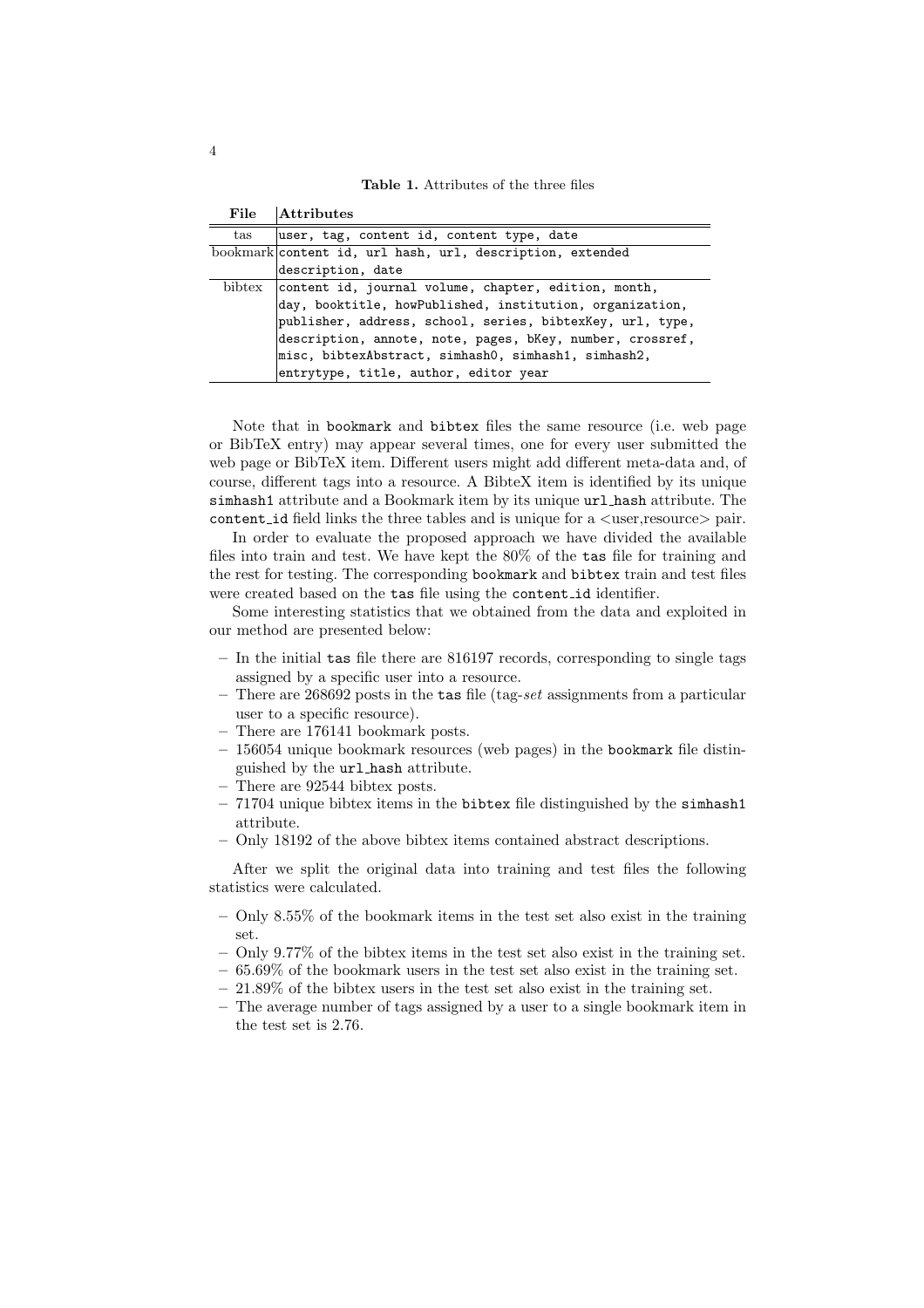– The average number of tags assigned by a user to a single bibtex item in the test set is 3.25.

## 5 Proposed Recommender

Recommendations are required for every  $S_i$  <user, item > pair in the TestTasFile. In other words, we want to predict what tags a particular user would assign to this particular item. Therefore, it is important to note that the recommendations should be personalized. Another important observation that arises from the statistics mentioned in the previous section, is that items will probably not appear in the test set but there is an important possibility that the users may reappear. Hence, the tag recommender should be able to exploit prior knowledge about the item or the user but simultaneously be able to make recommendation for unseen users and items. We tried to fulfill these requirements with our tag recommender.

Our recommender works as follows (see Figure 1). The system checks if the item (Bookmark or Bibtex) exists in the training set. If this is the case then the  $(N)$  most popular tags for the item are suggested. If the item appears for the first time then the system examines if the user has appeared before. If the user is found, then the most popular tags for the user is the output of the recommender. If neither the item nor the user have appeared before then the multilabel text classifier is called to assign a relevant set of tags.

The classifier is taking into consideration the text representation of the item. This can be the content and the title of the web page or the title and the abstract of the bibtex item. The classifier as implemented in our framework takes three parameters (see Figure 2) in order to classify an item. The first parameter and main input is the text representation of the object. For the bookmark items we obtained the description, extended description and content of the web page. For the bibtex items, we kept the journal, booktitle, bitexAbstract and title attributes. The second parameter is the maximum number of recommendations  $(M)$  that the classifier will produce. However, the third parameter  $(\theta)$  will force the classifier to only recommend labels (tags) that is confident enough.

We have used the Binary Relevance (BR) classifier from the Mulan<sup>2</sup> package. We have selected the BR classifier basically because it is a simple classifier that scales linearly with the number of classes in a multilabel classification dataset. The base learner used with BR was a naive Bayes classifier. We have set up one classifier for the Bookmark items and one for the Bibtex Items.

In order to train the classifiers we had to convert the original data into ARFF (Weka [17]) format. However, in order to decrease the dimensionality of the problem, we kept only words with a minimum frequency  $f_{w(min)}$  and tags with minimum frequency of appearence  $f_{t(min)}$ . Therefore, in order to produce datasets for the classifiers of reasonable sizes we have set  $f_{w(min)}^1 = 3000$  and

 $\sqrt{2}$  Mulan - Multi Label Classification, (http://mlkd.csd.auth.gr/multilabel.html)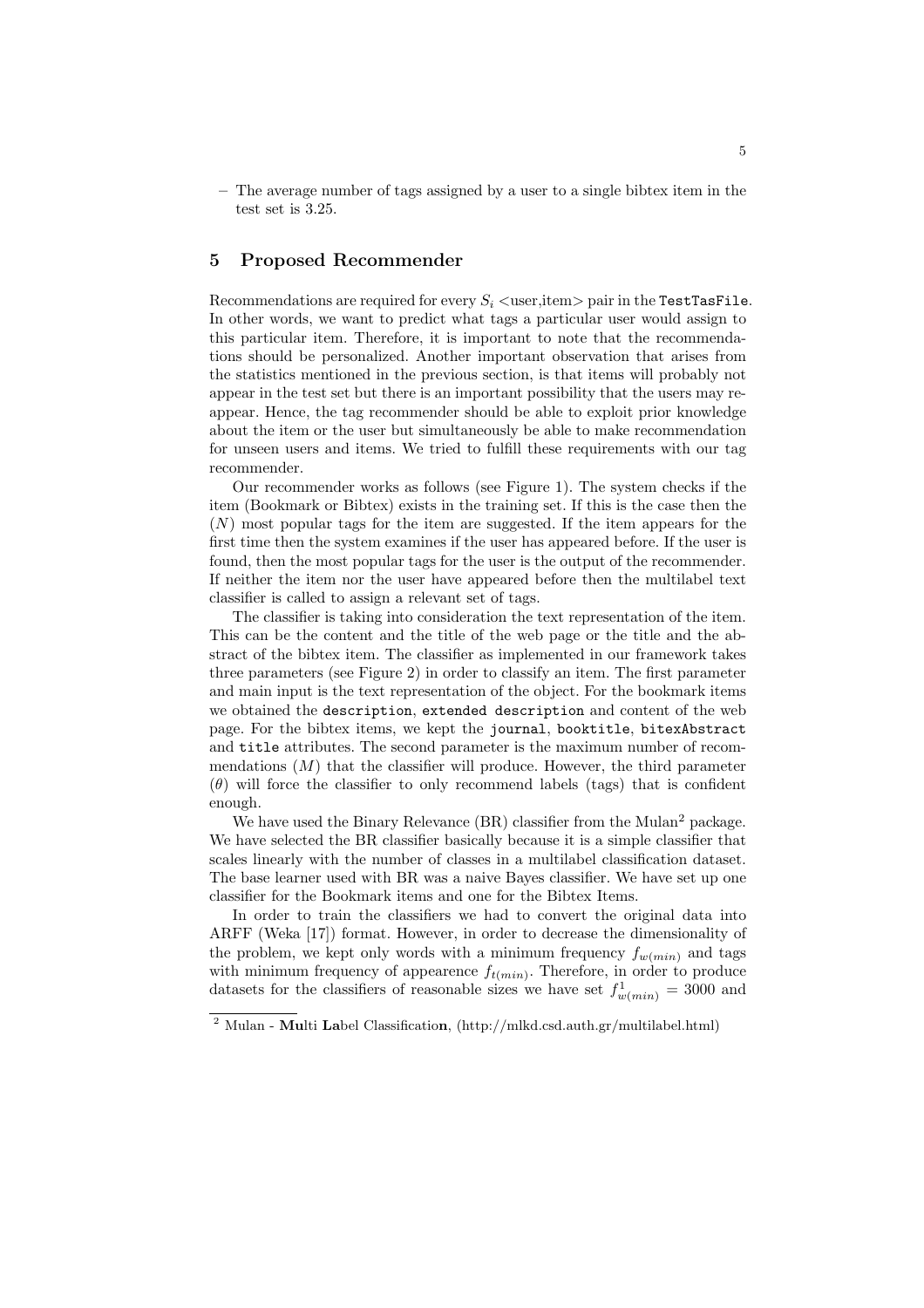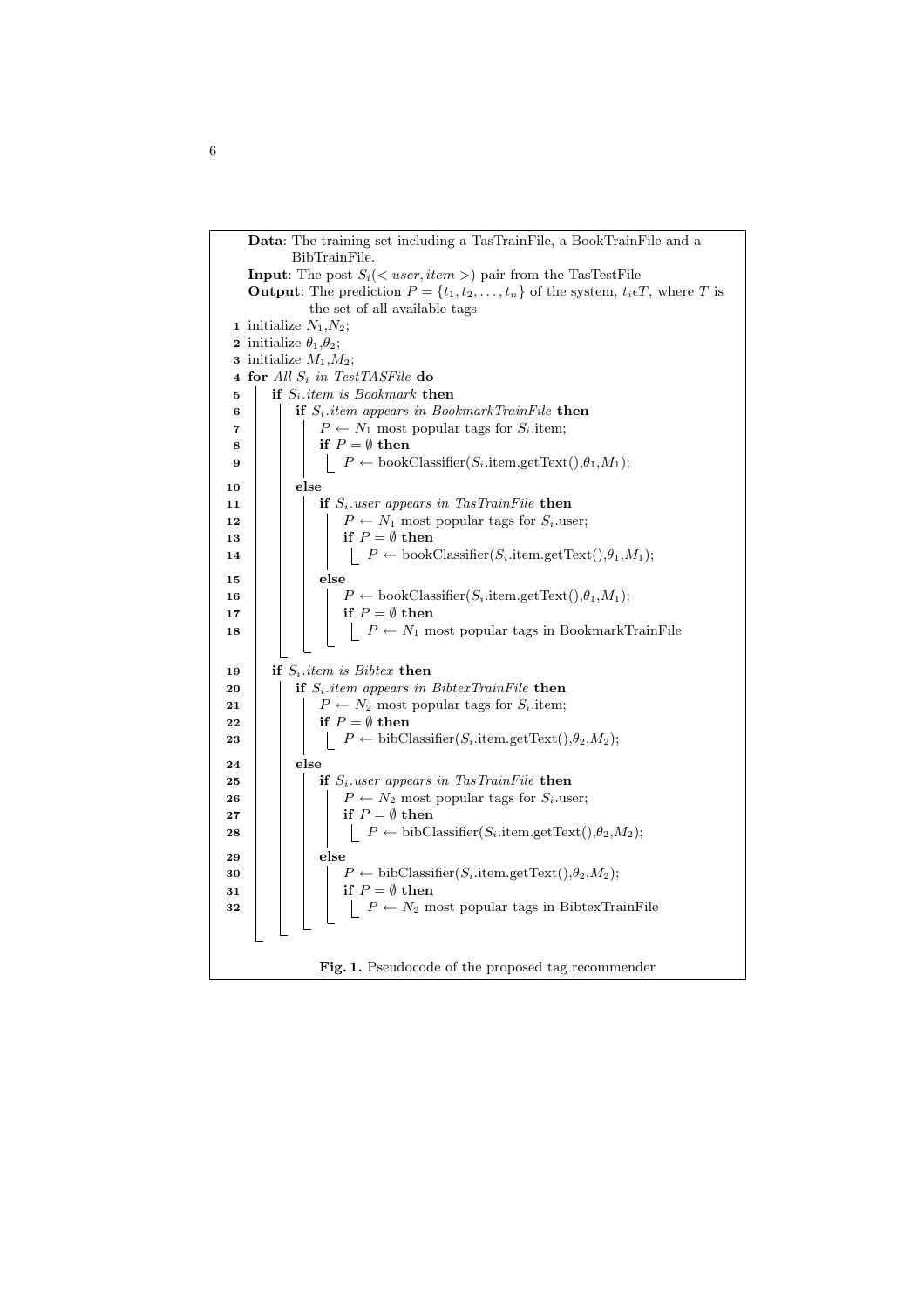**Input:**  $S_i$ : item to be classified, M: number of max recommendations,  $\theta$ : confidence threshold **Output:** The prediction  $P = \{t_1, t_2, \ldots, t_n\}$  of the system,  $t_i \in T$ , where T is the set of all available tags  $P \leftarrow \emptyset$ ;  $C \leftarrow$  Classifier.getConfidences(T,  $S_i$ .item.getText());  $R \leftarrow$  rank C in descending order; for  $(i = 0; i < M; i++)$  do if  $R_i > \theta$  then  $P = P \bigcup R_i$ return P Fig. 2. Multilabel text classification at the proposed recommender

 $f_{t(min)}^1 = 300$  for the bookmark file and  $f_{w(min)}^2 = 100$  and  $f_{t(min)}^2 = 50$  for the bibtex file. These setting led to a bookmark arff file of 208 tags and 2150 words and a bibtex file of 159 tags and 1836. Both datasets are available on-line at: http://mlkd.csd.auth.gr/multilabel.html.

# 6 Evaluation

We used the f-measure as discussed in section 3 in order to evaluate the framework and tune the parameters. Although we have tried various alternative settings, we have not conducted an exhaustive study for parameter settings. Some of the results obtained are presented in Table 2.

Table 2. F-measure values obtained for various parameter settings.

| $\rm {Parameters}$ |    |                | <b>F-measure</b> |                      |            |
|--------------------|----|----------------|------------------|----------------------|------------|
| $\theta$           | M  | N              | All              | <b>Book</b>          | <b>Bib</b> |
| 0.0 10             |    | 10             | 0.0716           | 0.0782               | 0.0633     |
| 0.0                | 5. | -5             | 0.0848           | 0.0940               | 0.0736     |
| 0.0                | 1  | $\overline{1}$ | 0.0700           | 0.0904               | 0.0453     |
| 0.9 10             |    | 10             |                  | 0.0713   0.0752      | 0.066      |
| 0.9                | 3  | -3             |                  | $0.0847 \mid 0.0940$ | 0.0734     |
| 0.9 <sup>°</sup>   | 10 | -3             |                  | 0.0852 0.0942 0.0740 |            |

We observe that the best overall results are achieved when  $\theta = 0.9$ ,  $M =$ 10,  $N = 3<sup>3</sup>$ . Note that this is a setting providing 3 recommendations which is close to the average number of tags assigned by the users, as observed in

<sup>&</sup>lt;sup>3</sup> In order to simplify the selection of parameter values we set  $\theta = \theta_1 = \theta_2$ ,  $M = M_1$  $M_2$  and  $N = N_1 = N_2$ .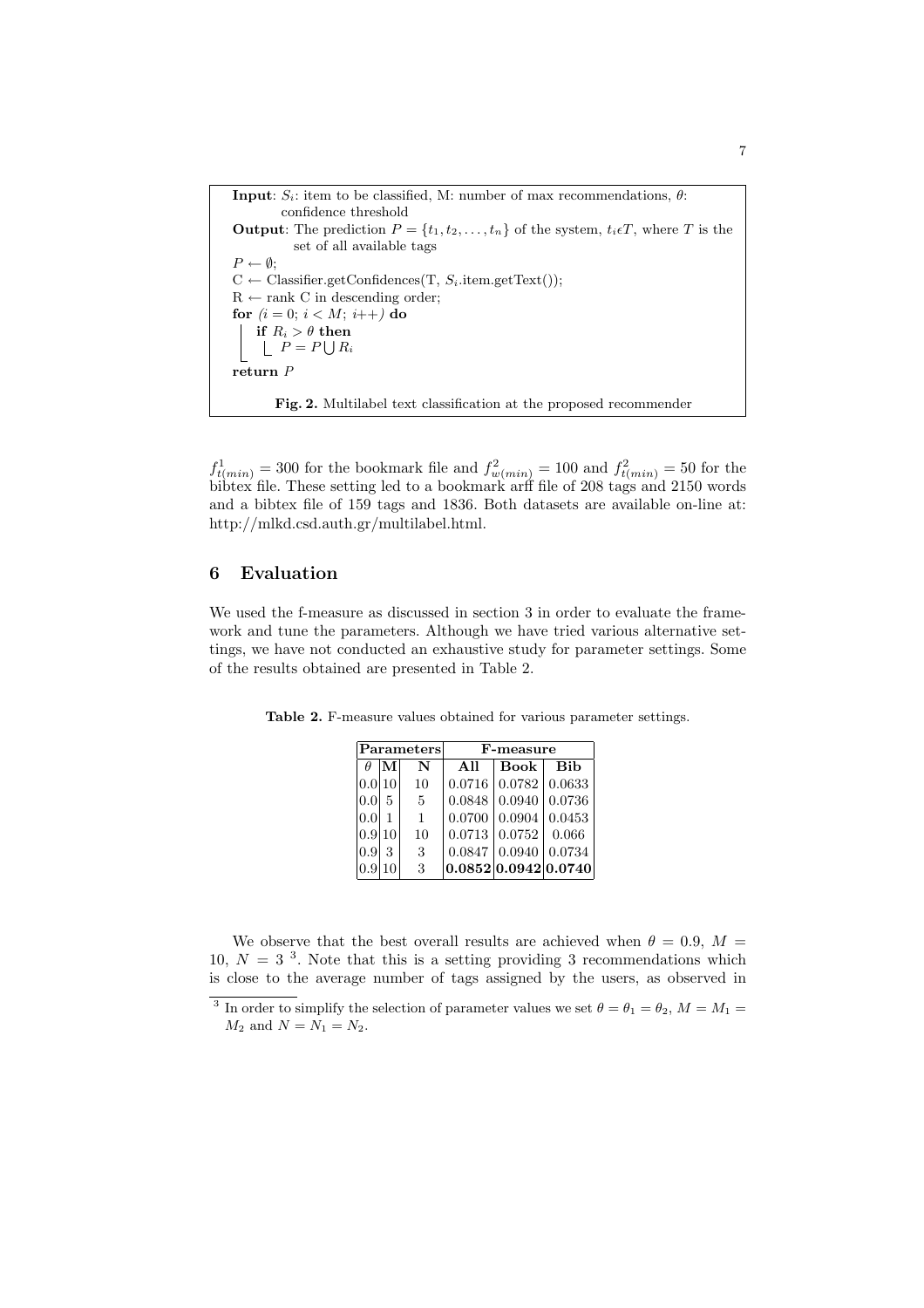section 4. There was a slight improvement to these results when we used the classifier to make predictions when the most popular tag set was empty (see Figure 1), for example because of the removal of some tags from the training set. A further small improvement was achieved when we used the most popular tags in bookmarks and bibtex respectively when the classifier predictions where empty. The final f-measures achieved were 0.0856, 0.0942, 0.0751 respectively.

### 7 Conclusions

We have tried to utilize a multilabel classification algorithm in order to build an automated tag recommender for bibsonomy. Results show that tag recommendation is indeed a challenging and interesting problem for the data mining and machine learning community. Having more time we would like to test more multilabel classification algorithms and apply multilabel feature selection.

#### Acknowledgements

This work was partially supported by a PENED program (EPAN M.8.3.1, No.  $03\Delta 73$ ), jointly funded by the European Union and the Greek Government (General Secretariat of Research and Technology/GSRT).

#### References

- 1. Marchetti, A., Tesconi, M., Ronzano, F.: Semkey: A semantic collaborative tagging system. (2007)
- 2. Jäschke, R., Marinho, L.B., Hotho, A., Schmidt-Thieme, L., Stumme, G.: Tag recommendations in folksonomies. In Kok, J.N., Koronacki, J., de Ma'ntaras, R.L., Matwin, S., Mladenic, D., Skowron, A., eds.: Knowledge Discovery in Databases: PKDD 2007, 11th European Conference on Principles and Practice of Knowledge Discovery in Databases. Volume 4702 of Lecture Notes in Computer Science., Berlin, Heidelberg, Springer (2007) 506–514
- 3. Chirita, P.A., Costache, S., Nejdl, W., Handschuh, S.: P-tag: large scale automatic generation of personalized annotation tags for the web. In: WWW '07: Proceedings of the 16th international conference on World Wide Web, New York, NY, USA, ACM (2007) 845–854
- 4. Sood, S., Hammond, K., Owsley, S., Birnbaum, L.: TagAssist: Automatic Tag Suggestion for Blog Posts. In: Proceedings of the International Conference on Weblogs and Social Media (ICWSM 2007). (2007)
- 5. Li, T., Ogihara, M.: Detecting emotion in music. In: Proceedings of the International Symposium on Music Information Retrieval, Washington D.C., USA (2003) 239–240
- 6. Trohidis, K., Tsoumakas, G., Kalliris, G., Vlahavas, I.: Multilabel classification of music into emotions. In: Proceedings of the 9th International Conference on Music Information Retrieval (ISMIR). (2008)
- 7. Clare, A., King, R.: Knowledge discovery in multi-label phenotype data. In: Proceedings of the 5th European Conference on Principles of Data Mining and Knowledge Discovery (PKDD 2001), Freiburg, Germany (2001) 42–53